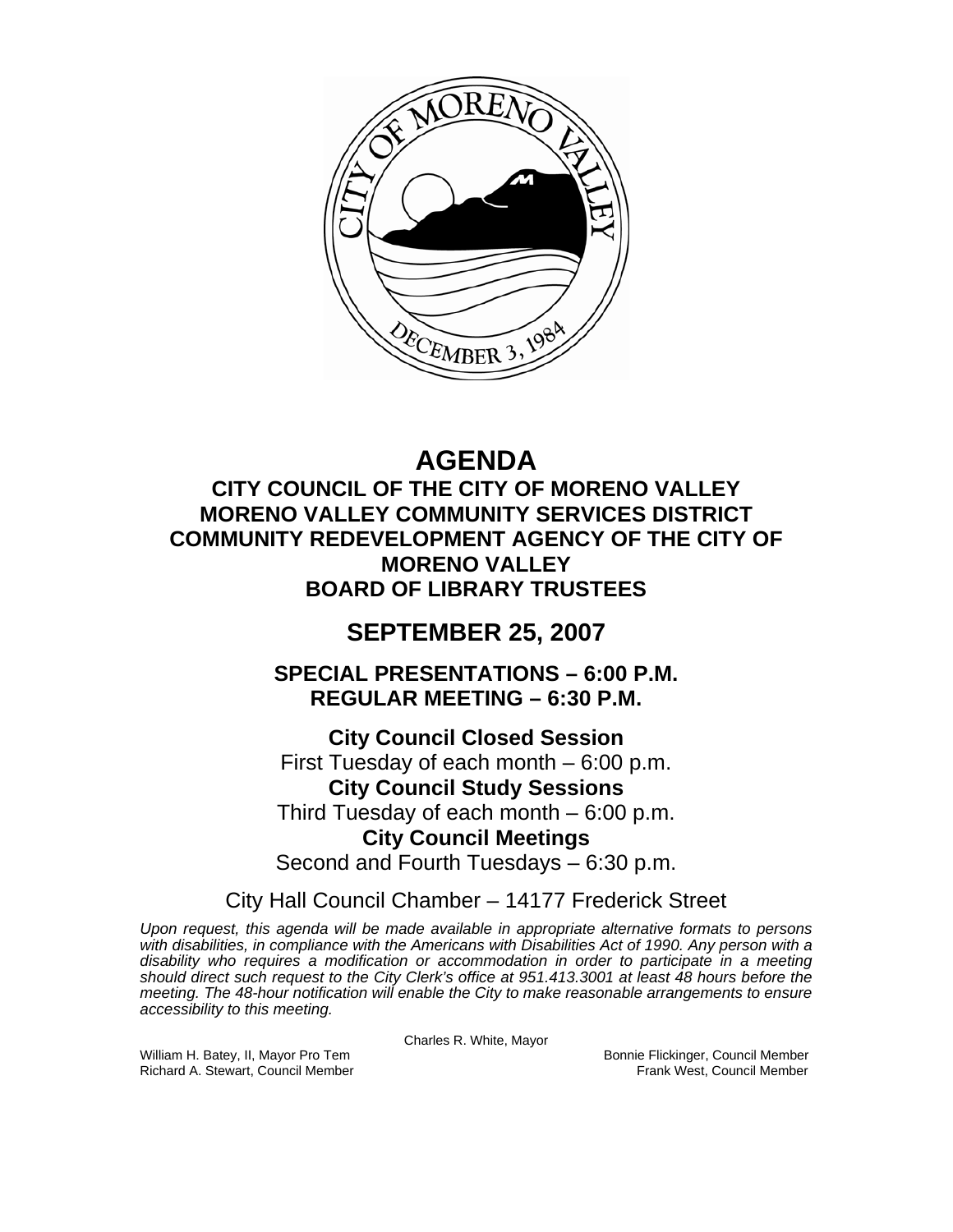## **AGENDA JOINT MEETING OF THE CITY COUNCIL OF THE CITY OF MORENO VALLEY MORENO VALLEY COMMUNITY SERVICES DISTRICT COMMUNITY REDEVELOPMENT AGENCY OF THE CITY OF MORENO VALLEY, AND THE BOARD OF LIBRARY TRUSTEES**

## **REGULAR MEETING - 6:30 P.M. SEPTEMBER 25, 2007**

**CALL TO ORDER** (Joint Meeting of the City Council, Community Services District, Community Redevelopment Agency, and the Board of Library Trustees actions taken at the Joint Meeting are those of the Agency indicated on each Agenda item)

## **PLEDGE OF ALLEGIANCE**

**INVOCATION** – Reverend Romeo Seleccion, St. Christopher Parish

## **ROLL CALL**

## **INTRODUCTIONS**

PUBLIC COMMENTS **ON MATTERS ON THE AGENDA** WILL BE TAKEN UP AS THE ITEM IS CALLED FOR BUSINESS, BETWEEN STAFF'S REPORT AND CITY COUNCIL DELIBERATION (SPEAKER SLIPS MAY BE TURNED IN UNTIL THE ITEM IS CALLED FOR BUSINESS.)

PUBLIC COMMENTS **ON MATTERS NOT ON THE AGENDA** UNDER THE JURISDICTION OF THE CITY COUNCIL WILL BE HEARD PRIOR TO CITY COUNCIL REPORTS AND CLOSING COMMENTS. IN THE EVENT THAT THE AGENDA ITEM FOR SUCH PUBLIC COMMENTS HAS NOT BEEN CALLED BY 9:00 P.M., IT SHALL BE CALLED AS THE NEXT ITEM OF BUSINESS FOLLOWING THE CONCLUSION OF ANY ITEM BEING HEARD AT 9:00 P.M. Those wishing to speak should submit a BLUE speaker slip to the Bailiff. There is a three-minute limit per person. All remarks and questions shall be addressed to the presiding officer or to the City Council and not to any individual Council member, staff member or other person.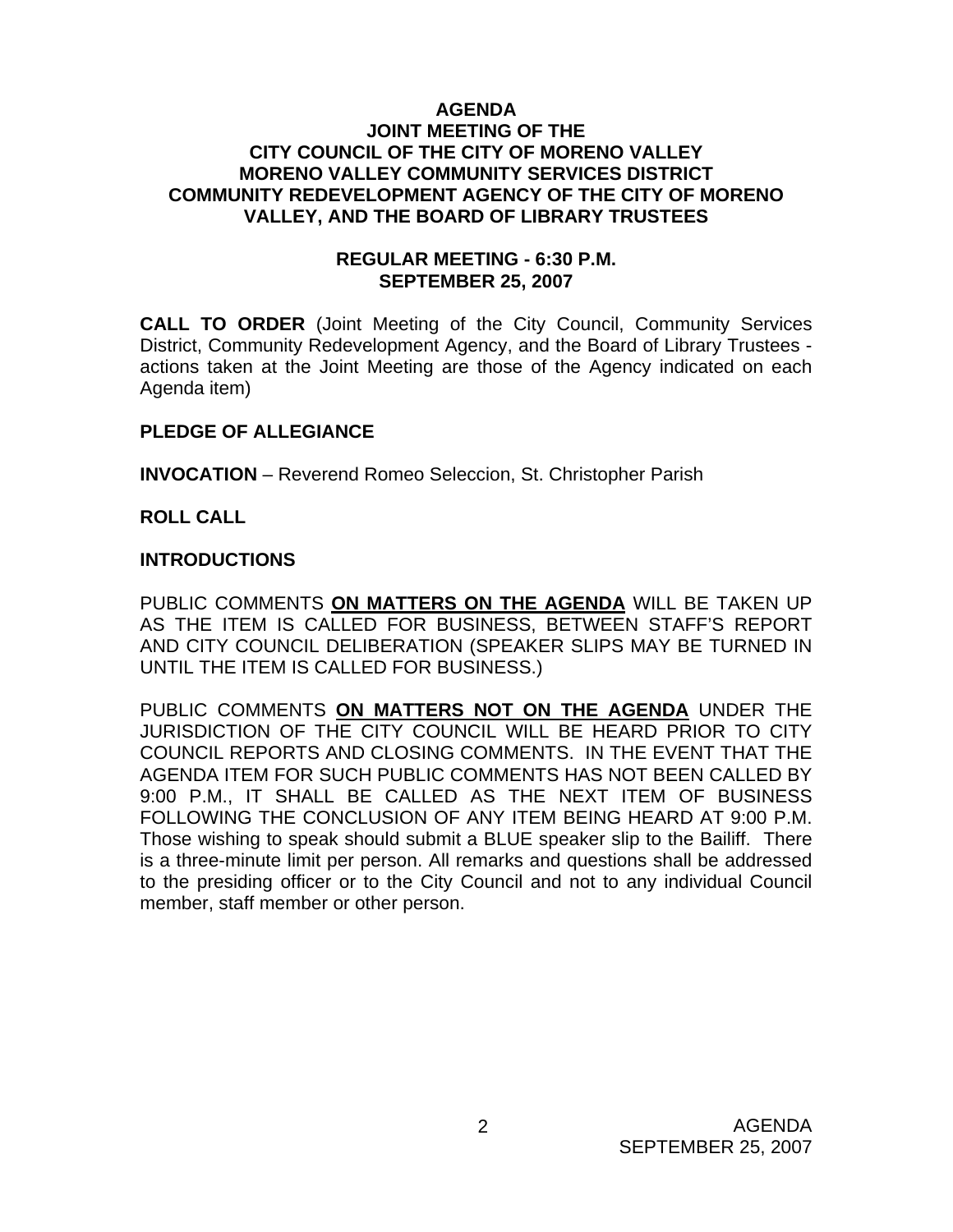## **JOINT CONSENT CALENDARS (SECTIONS A-D)**

All items listed under the Consent Calendars, Sections A, B, C, and D are considered to be routine and non-controversial, and may be enacted by one motion unless a member of the Council, Community Services District, Redevelopment Agency or the Board of Library Trustees requests that an item be removed for separate action. The motion to Adopt the Consent Calendars is deemed to be a separate motion by each Agency and shall be so recorded by the City Clerk. Items withdrawn for report/discussion will be heard after public hearing items.

## **A. CONSENT CALENDAR** - **CITY COUNCIL**

A1. ORDINANCES - READING BY TITLE ONLY

**Recommendation**: Waive reading of all Ordinances.

A2. MINUTES - REGULAR MEETING OF SEPTEMBER 11, 2007 (Report of: City Clerk's Department)

**Recommendation:** Approve as submitted.

A3. WARRANT REPORT – JULY 31, 2007 (Report of: Finance Department)

**Recommendation:** Adopt Resolution No. 2007-106 approving the Warrant Report, dated July 2007, in the total amount of \$21,641,611.61.

Resolution No. 2007-106

 A Resolution of the City Council of the City of Moreno Valley, California, Approving the Warrant Report Dated July 31, 2007

A4. PA03-0079 – REDUCE FAITHFUL PERFORMANCE BOND AND ADOPT THE RESOLUTION AUTHORIZING ACCEPTANCE OF THE PUBLIC IMPROVEMENTS AS COMPLETE AND ACCEPTING THE PORTIONS OF FREDERICK STREET, AND TOWNGATE BOULEVARD ASSOCIATED WITH THE PROJECT INTO THE CITY'S MAINTAINED STREET SYSTEM, DEVELOPER – BRE PROPERTIES, INC., IRVINE, CA 92617 (Report of: Public Works Department)

## **Recommendation:**

1. Adopt Resolution No. 2007-107 authorizing the acceptance of the public improvements for PA03-0079 as complete and accepting the portions of Frederick Street, and Towngate Boulevard associated with the project into the City's maintained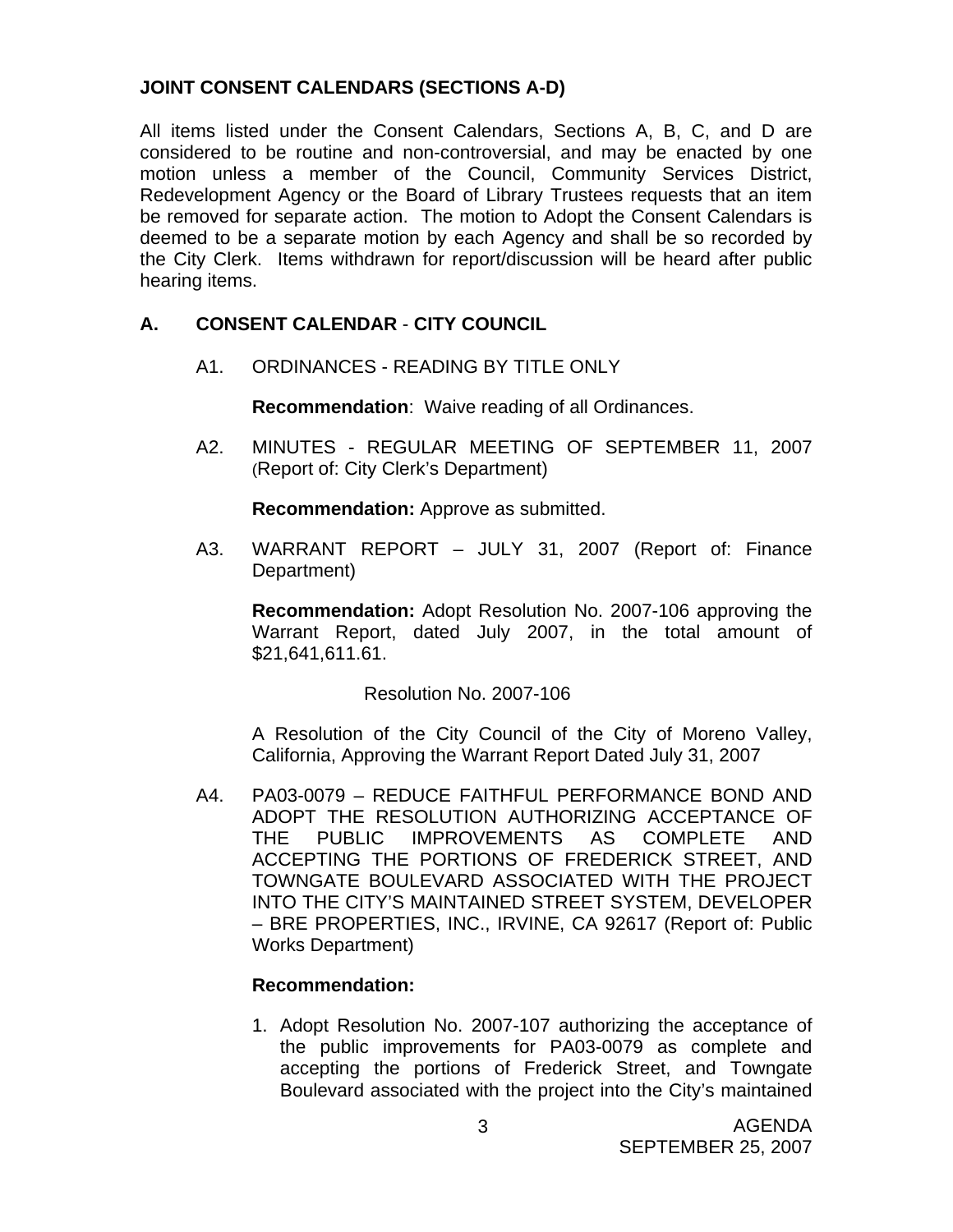street system;

#### Resolution No. 2007-107

 A Resolution of the City Council of the City of Moreno Valley, California, Authorizing the Acceptance of the Public Improvements Associated with PA03-0079 as Complete, and Accepting the Portions of Frederick Street, and Towngate Boulevard Associated with the Project into the City's Maintained Street System

- 2. Authorize the City Engineer to execute the 90% reduction to the Faithful Performance Bond, exonerate the Material and Labor Bond in 90 days if there are no stop notices or liens on file with the City Clerk, and exonerate the final 10% of the Faithful Performance Bond in one year when all clearances are received.
- A5. SECOND AMENDMENT TO AGREEMENT FOR PROFESSIONAL CONSULTANT SERVICES WITH SA ASSOCIATES, INC. (Report of: Public Works Department)

#### **Recommendation:**

- 1. Approve the "Second Amendment to Agreement for Professional Consultant Services" with SA Associates, Inc. (SA), 1130 W. Huntington Drive, Unit 12, Arcadia, CA 91007 to provide Professional Consultant Services;
- 2. Authorize the Mayor to execute the "Second Amendment to Agreement for Professional Consultant Services" with SA; and
- 3. Authorize an increase in the Purchase Order to SA in the amount of \$250,000.00, when the "Second Amendment to Agreement for Professional Consultant Services" has been signed by all parties.
- A6. FIRST AMENDMENT TO AGREEMENT FOR PROFESSIONAL CONSULTANT SERVICES WITH VAS ASSOCIATES, INC. (Report of: Public Works Department)

#### **Recommendation:**

- 1. Approve the "First Amendment to Agreement for Professional Consultant Services" with VAS Associates, Inc. (VAS), 3174 Dogwood Drive, Corona, CA 92882 to provide Professional Consultant Services;
- 2. Authorize the Mayor to execute the "First Amendment to Agreement for Professional Consultant Services" with VAS;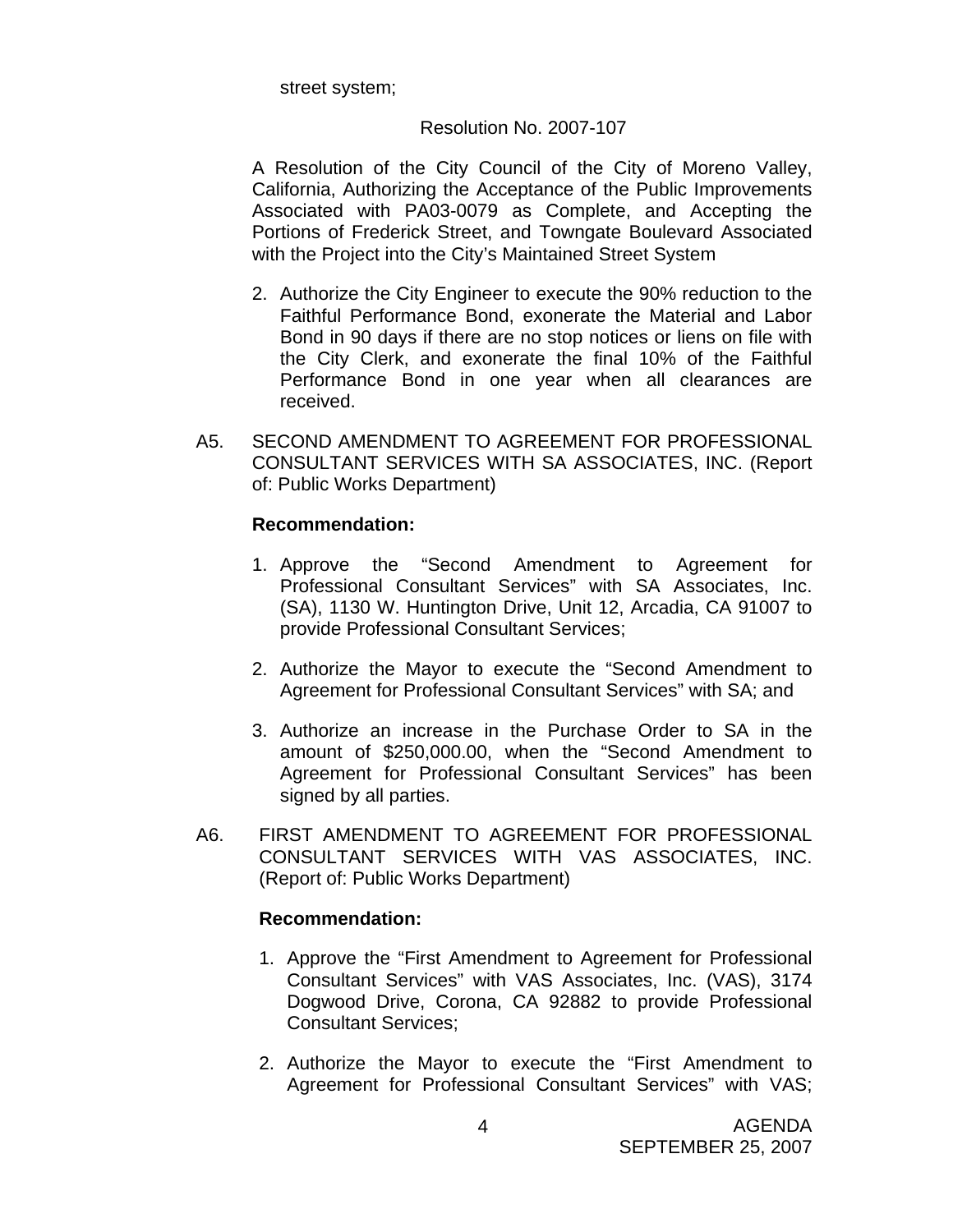and

- 3. Authorize an increase in the Purchase Order to VAS in the amount of \$250,000.00, when the "First Amendment to Agreement for Professional Consultant Services: has been signed by all parties.
- A7. THIRD AMENDMENT TO AGREEMENT FOR PROFESSIONAL CONSULTANT SERVICES WITH NORRIS-REPKE, INC. – CIVIL ENGINEERING TECHNICIAN SERVICES (Report of: Public Works Department)

#### **Recommendation:**

- 1. Approve the "Third Amendment to Agreement for Professional Consultant Services" with Norris-Repke, Inc. (Norris-Repke), 400 North Tustin Avenue, Suite 230, Santa Ana, CA 92705 to provide Professional Civil Engineering Technician Services;
- 2. Authorize the City Manager to execute said "Third Amendment to Agreement for Professional Consultant Services" with Norris-Repke; and
- 3. Authorize an increase in the Purchase Order to Norris-Repke in the amount of \$75,000.00 when "Third Amendment to Agreement for Professional Consultant Services" has been signed by all parties.
- A8. THIRD AMENDMENT TO AGREEMENT FOR PROFESSIONAL CONSULTANT SERVICES WITH NORRIS-REPKE, INC. – CIVIL ENGINEERING PROJECT MANAGEMENT SERVICES (Report of: Public Works Department)

## **Recommendation:**

- 1 Approve the "Third Amendment to Agreement for Professional Consultant Services" with Norris-Repke, Inc. (Norris-Repke), 400 North Tustin Avenue, Suite 230, Santa Ana, CA 92705 to provide Professional Consultant Services;
- 2 Authorize the City Manager to execute said "Third Amendment to Agreement for Professional Consultant Services" with Norris-Repke; and
- 3 Authorize an increase in the Purchase Order to Norris-Repke in the amount of \$250,000.00 when "Third Amendment to Agreement for Professional Consultant Services" has been signed by all parties.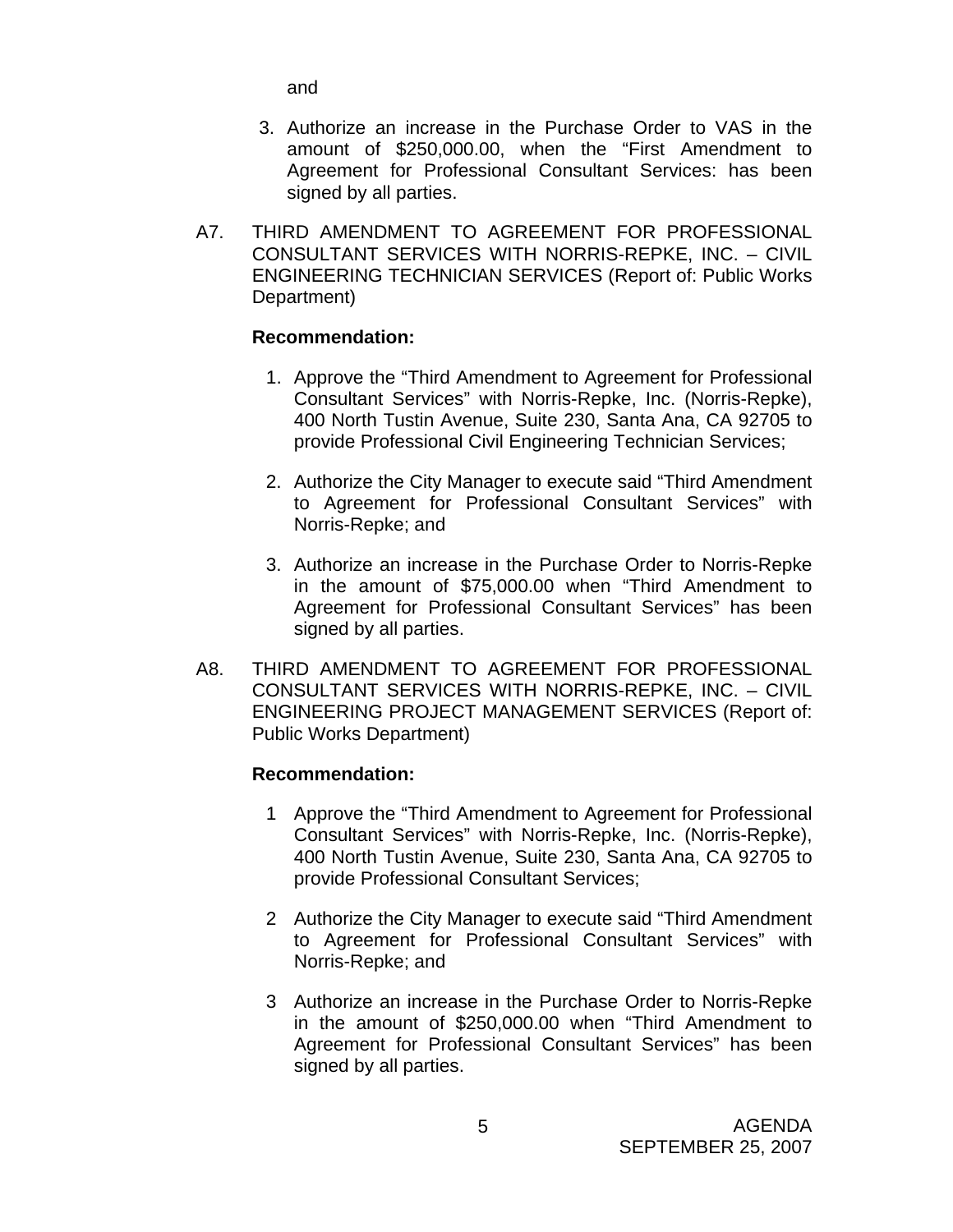A9. APPROPRIATION OF \$37,434.12 FROM THE GENERAL FUND TO 133.65110.6641.641 TO PURCHASE NINE MURPHY BEDS WITH WARDROBES FOR FIRE STATION 65 AND AWARD BID TO MURPHY BEDS OF CALIFORNIA (Report of: Fire Department)

#### **Recommendation:**

- 1. Appropriate \$37,434.12 from the General Fund to 133.65110.6641.641 for the purchase and installation of nine Murphy Beds with wardrobes for Fire Station 65;
- 2. Award Bid for the purchase and installation of Nine Murphy Beds with wardrobes for Fire Station 65 to Murphy Beds of California; and
- 3. Direct the Finance Director to issue a Purchase Order in the amount of \$37,434.12 to Murphy Beds of California.
- A10. TRACT 20185 SINGLE FAMILY RESIDENTIAL AMENDMENT TO AGREEMENT FOR PUBLIC IMPROVEMENTS (TIME EXTENSION) AND SUBSTITUTION OF BONDS, FRAN LOU DRIVE, BETWEEN PERRIS BOULEVARD AND KITCHING STREET, SUBDIVIDER: LCTH INVESTMENT, L.P., NEWPORT BEACH, CA 92660 (Report of: Public Works Department)

## **Recommendation:**

- 1. Authorize the Mayor to execute the Amendment to Agreement for Public Improvements for Tract 20185;
- 2. Accept the substitution bonds issued by Western Insurance Company for Tract 20185 submitted by LCTH Investment, L.P.;
- 3. Instruct the City Clerk to forward the completed Amendment to Agreement for Public Improvements to the County Recorder's Office for recordation;
- 4. Authorize the City Engineer to exonerate the Faithful Performance Bond and Material and Labor Bond previously submitted by LCTH Investment, L.P., Inc. and issued by Insurance Company of the West upon acceptance of the substitution bonds; and
- 5. Authorize the City Engineer to execute any future time extension amendments to the agreement, subject to City Attorney approval, if the required public improvements are not completed within said timeframe.
- A11. 2007 LEGISLATIVE UPDATE (Report of: Assistant to the City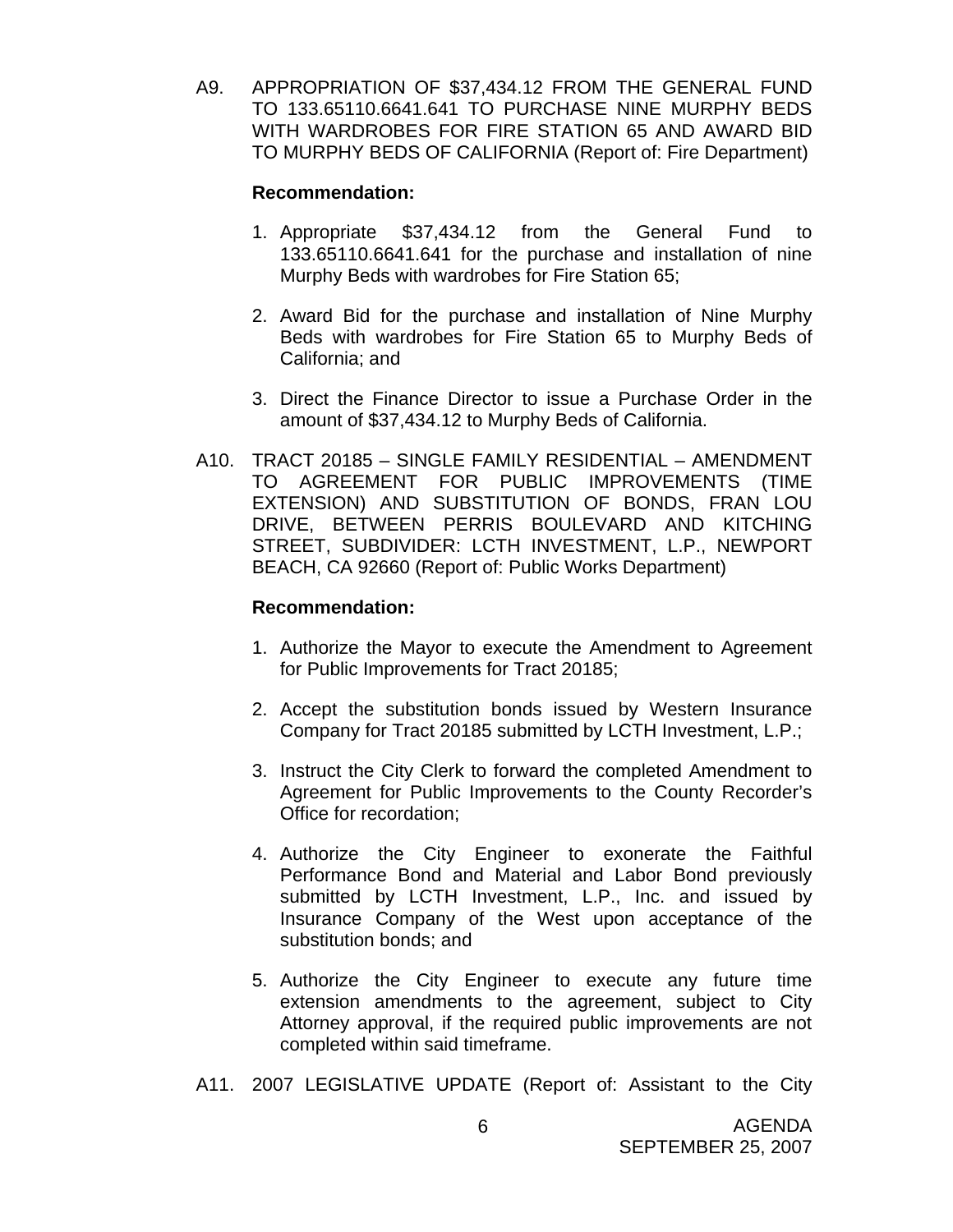Manager)

**Recommendation:** Receive and file the informational report.

 A12. MORENO VALLEY UTILITY TEN (10) YEAR ENERGY EFFICIENCY PORTFOLIO PLAN AS REQUIRED BY ASSEMBLY BILL 2021 (AB2021)

#### **Recommendation:**

- 1. Adopt Moreno Valley Utility Ten (10) Year Energy Efficiency Portfolio Plan as Required by Assembly Bill 2021 (AB 2021); and
- 2. Approve proposed Resolution 2007-108 Adopting the Moreno Valley Utility Energy Efficiency Targets.

Resolution No. 2007-108

A Resolution of the City Council of the City of Moreno Valley, California, to Approve the Energy Efficiency Targets for the Moreno Valley Electric Utility Mandated by Assembly Bill 2021

 A13. TRACT 31494 – APPROVE FINAL MAP, SOUTH OF COTTONWOOD AVENUE, BETWEEN LASSELLE STREET AND NASON STREET, DEVELOPER: COLLIE COURT DEVELOPMENT, LLC, MORENO VALLEY, CA 92552-7599

## **Recommendation:**

- 1. Approve Final Tract Map 31494; and
- 2. Authorize the City Clerk to sign the map and transmit said map to the County Recorder's Office for recordation.
- A14. AGREEMENT BETWEEN THE CITY OF MORENO VALLEY AND BOX SPRINGS MUTUAL WATER COMPANY FOR EDGEMONT WATER QUALITY AND WATER LINE INFRASTRUCTURE IMPROVEMENT PROJECT (Report of: Economic Development Department)

## **Recommendation:**

 Authorize the City Manager to execute the Agreement (and any subsequent and related minor amendments) between the City of Moreno Valley and Box Springs Mutual Water Company for the Edgemont Water Quality and Water Line Infrastructure Improvement Project.

A15. CITY COUNCIL REPORTS ON REIMBURSABLE ACTIVITIES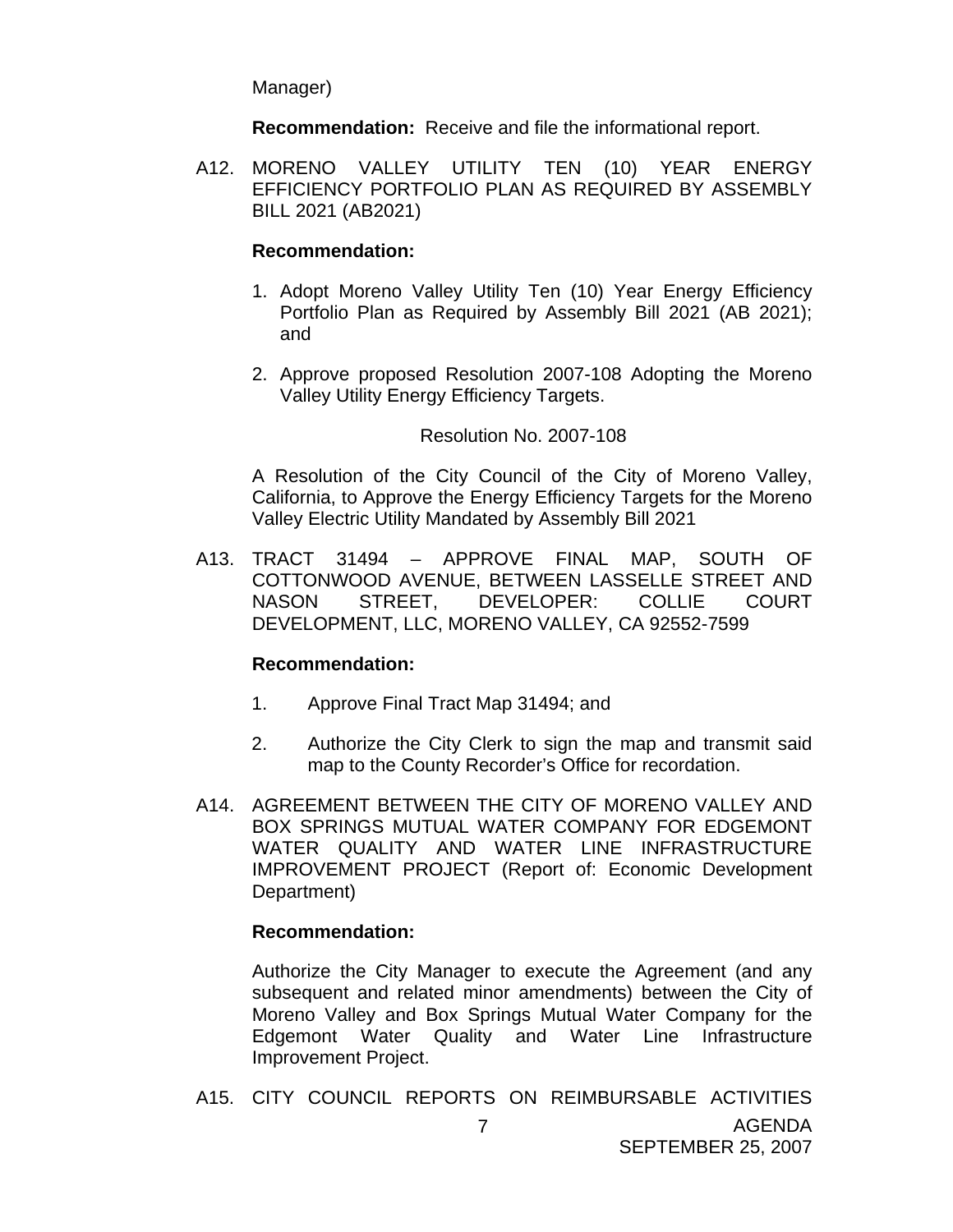(Report of: City Clerk's Department)

**Recommendation:** Receive and file the Reports on Reimbursable Activities for the period of August 22 – September 18, 2007.

 A16. RESOLUTION NO. 2007-112, APPROVE AND AUTHORIZE THE PROJECT DEVELOPMENT COOPERATIVE AGREEMENT WITH THE STATE OF CALIFORNIA FOR THE MORENO BEACH DRIVE/SR-60 INTERCHANGE AND NASON STREET/SR-60 OVERCROSSING IMPROVEMENT PROJECT, PROJECT NO. 07- 41570024 (Report of: Public Works Department)

#### **Recommendation:**

1. Adopt the proposed Resolution No. 2007-112, and approve the "Project Development Cooperative Agreement" with the State of California for the project development phase of the Moreno Beach Drive/SR-60 Interchange and Nason Street/SR-60 Overcrossing Improvement project; and

Resolution No. 2007-112

A Resolution of the City Council of the City of Moreno Valley, California, Approving the Project Development Cooperative Agreement, District Agreement No. 8-1314 with the State of California, Acting by and through its Department of Transportation, for the Project Development Phase of the Moreno Beach Drive/SR-60 Interchange and Nason Street/SR60 Overcrossing Improvement Project and Authorizing the Mayor to Execute the Project Development Cooperative Agreement with the State of California

2. Authorize the Mayor to execute the "Project Development Cooperative Agreement" with the State of California.

## **B. CONSENT CALENDAR** - **COMMUNITY SERVICES DISTRICT**

B1. ORDINANCES - READING BY TITLE ONLY

**Recommendation**: Waive reading of all Ordinances.

B2. MINUTES - REGULAR MEETING OF SEPTEMBER 11, 2007 (Report of: City Clerk's Department)

**Recommendation:** Approve as submitted.

B3. RESOLUTION FOR IMPLEMENTING THE COMMUNITY SERVICES DISTRICT ZONE E (HIGH-SERVICE-LEVEL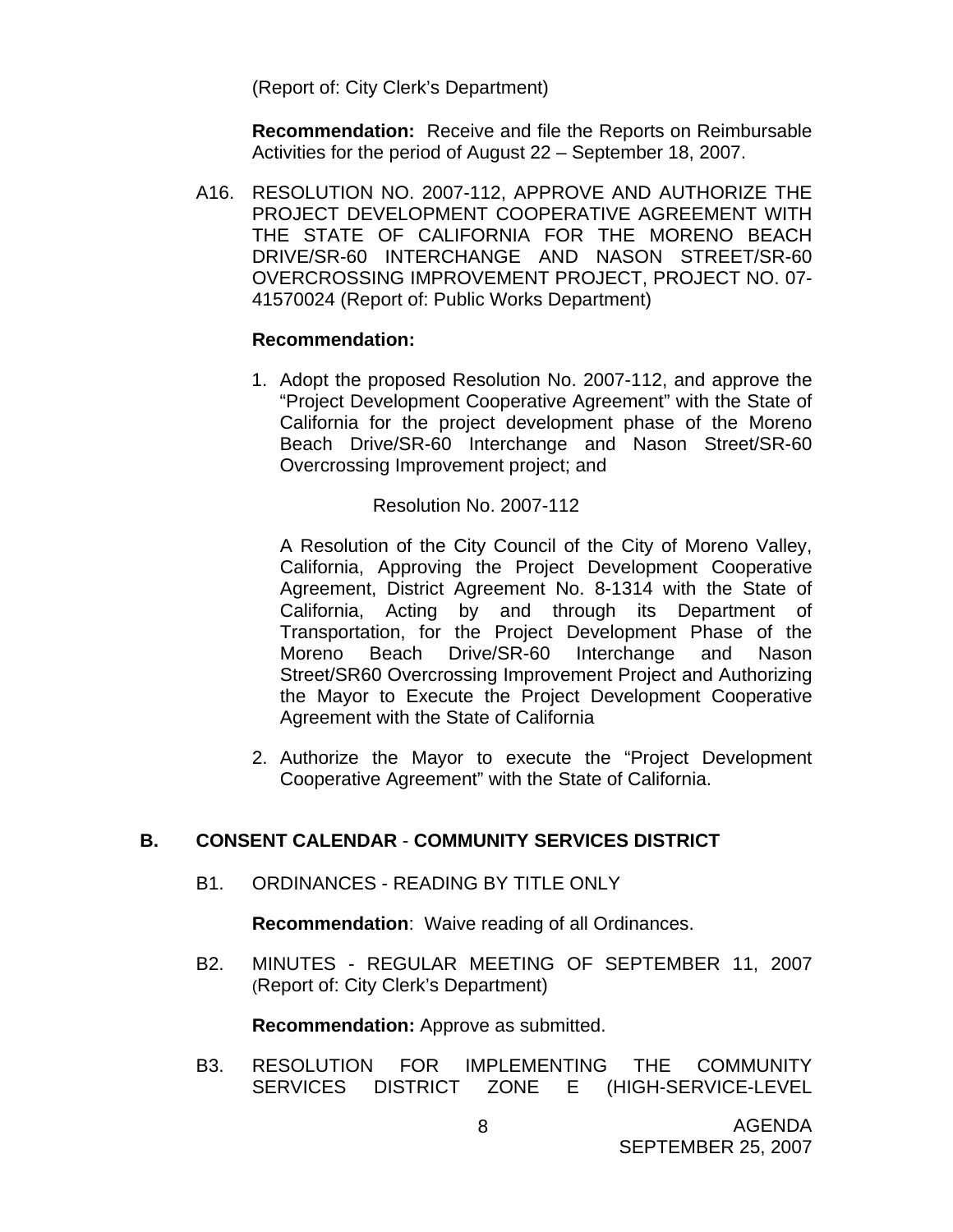PARKWAY LANDSCAPE MAINTENANCE) SERVICE PLAN POLICY (Report of: Public Works Department)

**Recommendation:** Approve and Adopt Resolution No. CSD 2007- 27, to implement the Community Services District Zone E (High-Service-Level Parkway Landscape Maintenance) Service Plan policy (the "Policy").

Resolution No. CSD 2007-27

 A Resolution of the City Council of the City of Moreno Valley, California, Acting in its Capacity as the Board of Directors of the Moreno Valley Community Services District to Approve and Adopt the Community Services District Zone E (High-Service-Level Parkway Landscape Maintenance) Service Plan Policy to Provide Guidelines and Standards for the Landscape Maintenance of All Zone E Sub-Zones

## **C. CONSENT CALENDAR** - **COMMUNITY REDEVELOPMENT AGENCY**

C1. ORDINANCES - READING BY TITLE ONLY

**Recommendation**: Waive reading of all Ordinances.

C2. MINUTES - REGULAR MEETING OF SEPTEMBER 11, 2007 (Report of: City Clerk's Department)

**Recommendation:** Approve as submitted.

## **D. CONSENT CALENDAR** - **BOARD OF LIBRARY TRUSTEES**

D1. ORDINANCES - READING BY TITLE ONLY

**Recommendation**: Waive reading of all Ordinances.

D2. MINUTES - REGULAR MEETING OF SEPTEMBER 11, 2007 (Report of: City Clerk's Department)

**Recommendation:** Approve as submitted.

## **E. PUBLIC HEARINGS**

Questions or comments from the public on a Public Hearing matter are limited to five minutes per individual and must pertain to the subject under consideration.

 Those wishing to speak should complete and submit a GOLDENROD speaker slip to the Bailiff.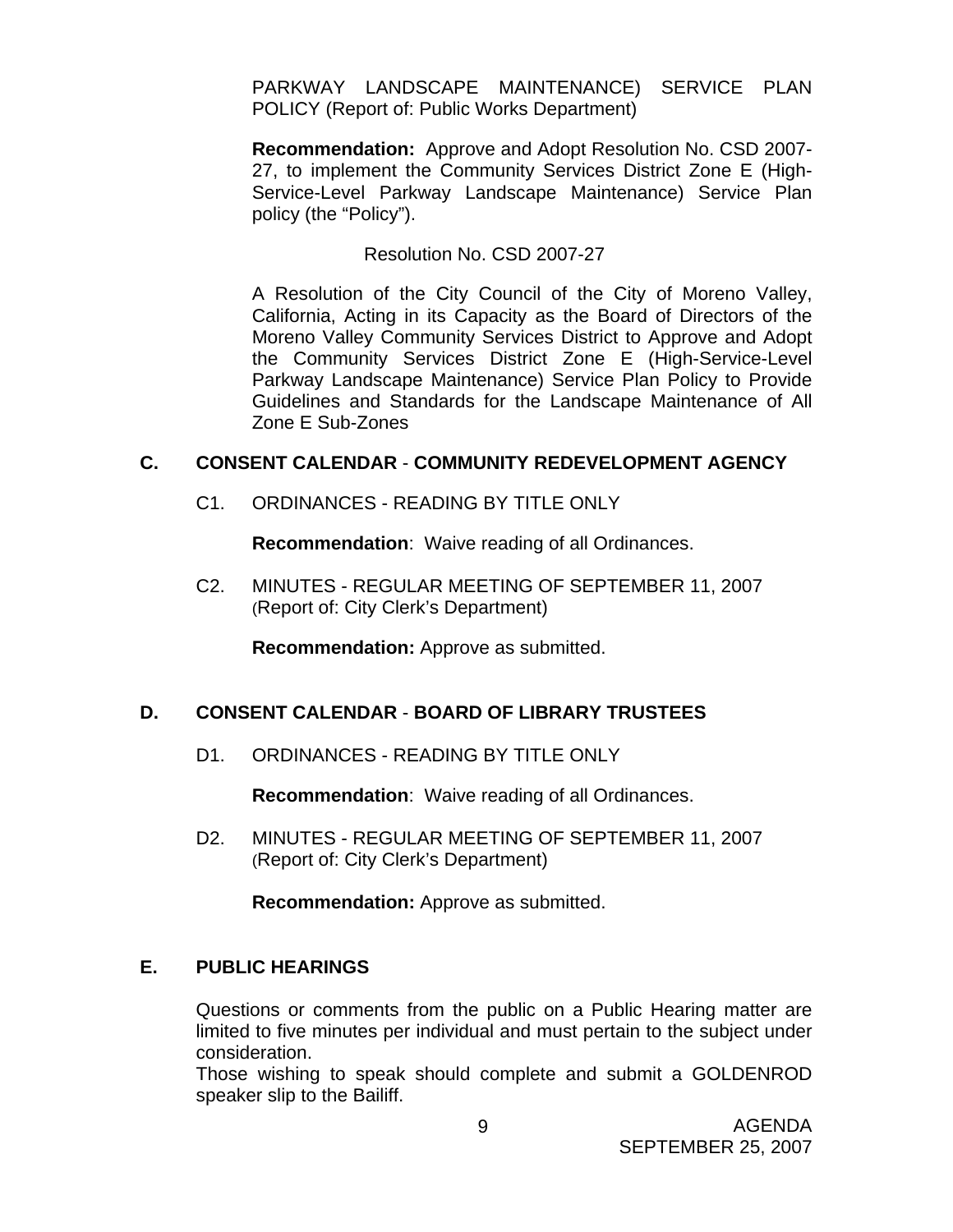## E1. A PUBLIC HEARING ON THE FOLLOWING LAND USE PROPOSALS:

Project 1: General Plan Amendment (PA07-0065) from C (Commercial) to R10 (Residential), Specific Plan Amendment (P06-133) from SP 193 C (Commercial) to SP 193 MR (Medium Residential), Tentative Tract Map No. 34329 (PA05-0201), and Plot Plan (PA05-0203), to build 90 condominium units on 10.41 net acres located at the southwest corner of Iris Avenue and Via Del Lago. Applicant: Winchester Associates, Inc.;

Project 2: General Plan Amendment (PA07-0066) and Zone Change (PA07-0067) to change the land use designations for a portion (3.5+/- acres) of the 15.61-net acre project site from Business Park (BP) to Community Commercial (CC) for property located on the south side of State Route 60 at the northwest corner of Redlands Boulevard and Fir Avenue. The change is required to provide consistency with the current property line that was adjusted through approval of Lot Line Adjustment LLA #983 in early 2007. Applicant: Gascon Group, LLC; and

Project 3: General Plan Amendment (PA07-0038) and Zone Change (PA07-0037) from Office (O) to Neighborhood Commercial (NC) for the 1.77-net acres of Assessor's Parcel Number 291-242- 018 in order to develop a 13,969-square foot grocery store at the southwest corner of Frederick Street and Cottonwood Avenue (Plot Plan PA07-0036). Applicant: TESCO.

## **Recommendation:** That the City Council:

- 1. Conduct a public hearing for review of Project 1 and defer taking action on Project 1 until after the public hearing for Project 3;
- 2 Conduct a public hearing for review of Project 2, and defer taking action on Project 2 until after the public hearing for Project 3;
- 3. Conduct a public hearing for review of Project 3;
- 4. Adopt a Negative Declaration for Project 1 applications PA07-0065 (General Plan Amendment), P06-133 (Specific Plan Amendment), PA05-201 (Tentative Tract Map 34329), and PA05-0203 (Plot Plan). The projects, individually and cumulatively, will not result in a significant effect on the environment;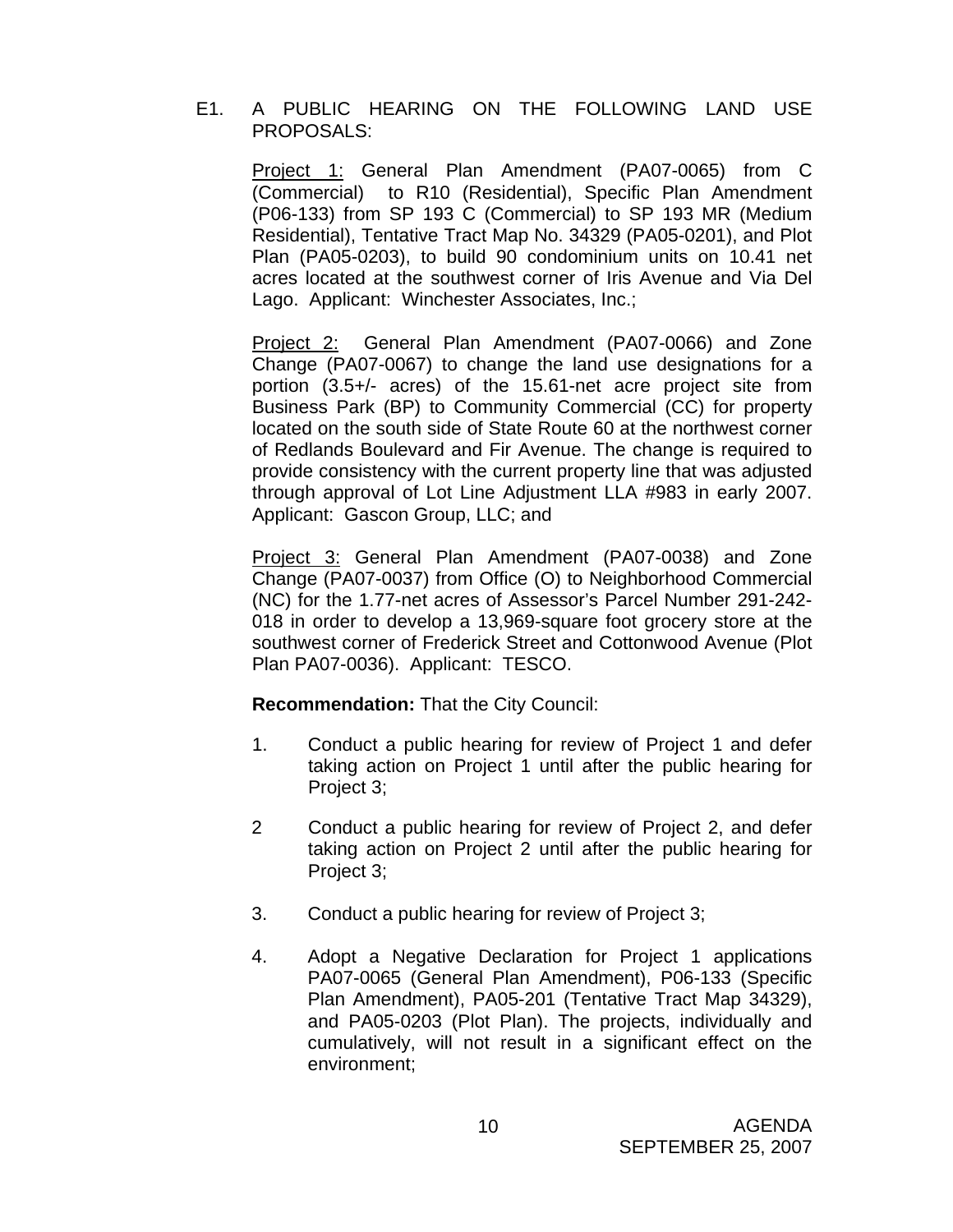- 5. Adopt a Negative Declaration for Project 2 applications PA07-0066 (General Plan Amendment) and PA07-0067 (Zone Change). The projects, individually and cumulatively, will not result in a significant effect on the environment;
- 6. Adopt a Negative Declaration for Project 3 applications PA07-0038 (General Plan Amendment), PA07-0037 (Zone Change), and PA07-0036 (Plot Plan). The projects, individually and cumulatively, will not result in a significant effect on the environment;
- 7. Approve Resolution No. 2007-109 approving PA07-0065, PA07-0066, and PA07-0038, thereby establishing General Plan Land Use Map designations for Projects 1, 2, and 3 as described in the Resolution, and the revised General Plan Maps as attached to the Resolution as Exhibits A, B, and C;

#### Resolution No. 2007-109

 A Resolution of the City Council of the City of Moreno Valley, California, Approving a General Plan Amendment (PA07- 0065) to Change the Land Use for the 10.41-Net Acres of Assessor's Parcel Number 304-260-007 from Commercial to Residential 10 Located at the Southwest Corner of Iris Avenue and Via Del Lago; a General Plan Amendment (PA07-0066) to Change the Land Use for a Portion (3.5+/- Acres) of the 15.61-Net Acre Project Site from Business Park to Commercial for Property Located on the South Side of State Route 60 at the Northwest Corner of Redlands Boulevard and Fir Avenue; and a General Plan Amendment (PA07-0038) from Office to Commercial for the 1.77-Net Acres of Assessor's Parcel Number 291-242-018 Located at the Southwest Corner of Frederick Street and Cottonwood , Thereby Establishing General Plan Land Use Map Designations for Certain Properties as Described in the Resolution, and the Revised General Plan Maps as Attached to the Resolution as Exhibits A, B, and C

8. Introduce Ordinance No. 753 approving Project 1 Specific Plan Amendment (P06-133) from Specific Plan 193 Commercial (SP193C) to Specific Plan 193 Medium Residential (SP193MR) for 10.41-net acres located at the southwest corner of Iris Avenue and Via Del Lago, based on the findings in the Ordinance, and the revised Zoning Atlas page as attached to the ordinance as Exhibit A;

## Ordinance No. 753

AGENDA SEPTEMBER 25, 2007 11 An Ordinance of the City Council of the City of Moreno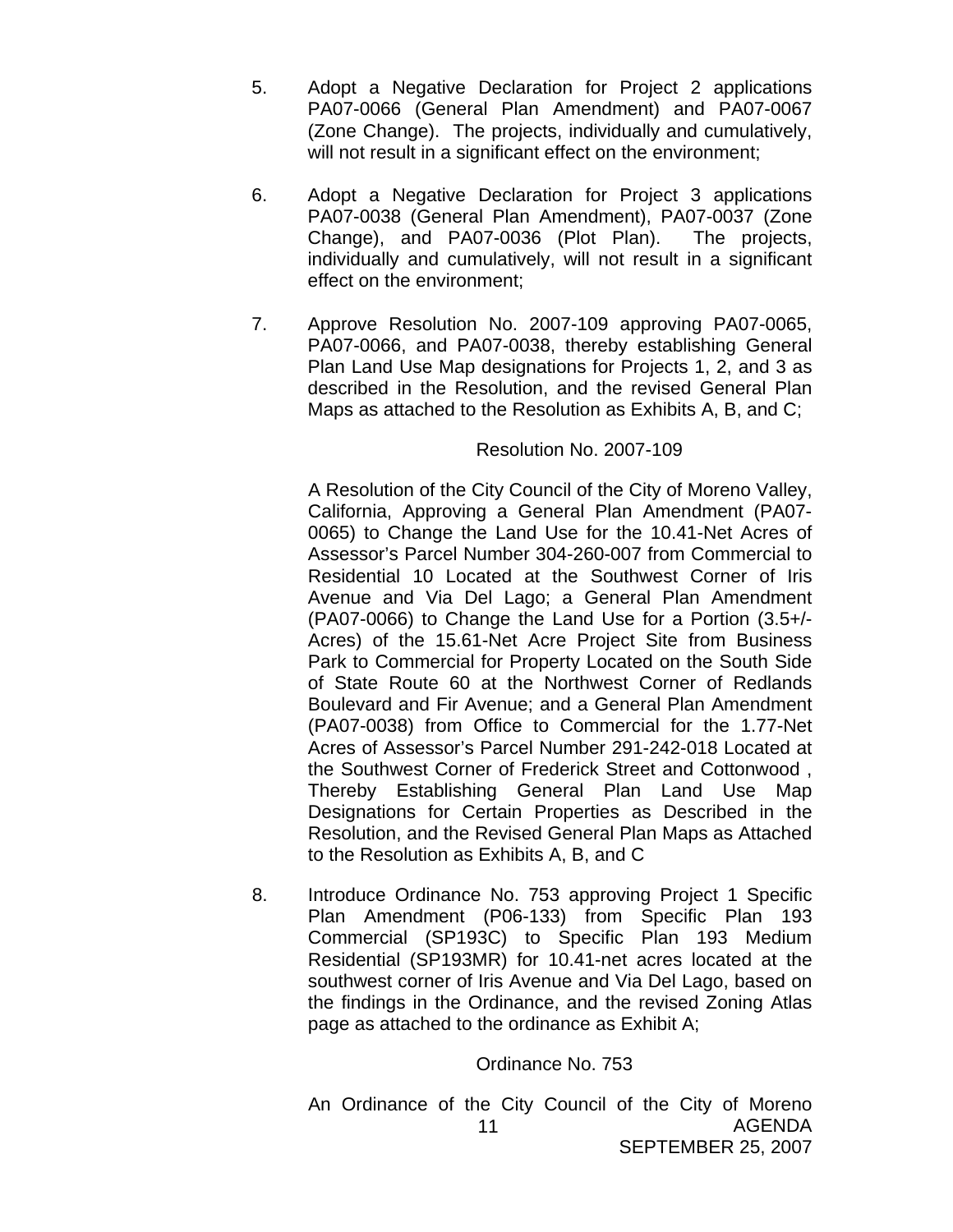Valley, California, Approving P06-133 (Specific Plan Amendment) to Change the Land Use from SP193C (Commercial) to SP193MR (Medium Residential) for Assessor's Parcel Number 304-260-007 Approximately 10.31-Net Acres Located at the Southwest Corner of Iris Avenue and Via Del Lago

9. Introduce Ordinance No. 754 approving Project 2 Zone Change (PA07-0067) to change the land use designations for a portion (3.5+/- acres) of the 15.61-net acre project site from Business Park (BP) to Community Commercial (CC), based on the findings in the Ordinance, and the revised Zoning Atlas page as attached to the ordinance as Exhibit A;

#### Ordinance No. 754

 An Ordinance of the City Council of the City of Moreno Valley, California, Approving PA07-0067 (Zone Change) to Change the Land Use From Business Park to Community Commercial for the 3.49-Acres Located Within Portions of Parcel B and Parcel C of Lot Line Adjustment No. 983

10. Introduce Ordinance No. 755 approving Project 3 Zone Change (PA07-0037) from Office (O) to Neighborhood Commercial (NC) for 1.77-net acres located at the southwest corner of Frederick Street and Cottonwood Avenue, based on the findings in the Ordinance, and the revised Zoning Atlas page as attached to the ordinance as Exhibit A;

## Ordinance No. 755

 An Ordinance of the City Council of the City of Moreno Valley, California, Approving PA07-0037 (Zone Change) to Change the Land Use for the 1.77-Net Acres of Assessor's Parcel Number 291-242-018 from Office to Neighborhood **Commercial** 

11. Approve Resolution No. 2007-110 approving Project 1 Tentative Tract Map 34329 (PA05-0201) and Plot Plan (PA05-0203) to build 90 two-story condominium units on the 10.41-net acres of Assessor's Parcel Number 304-260-007, subject to a General Plan Amendment and Specific Plan Amendment based on the findings in the Resolution, and the conditions of approval as attached to the resolution as Exhibit A; and

## Resolution No. 2007-110

A Resolution of the City Council of the City of Moreno Valley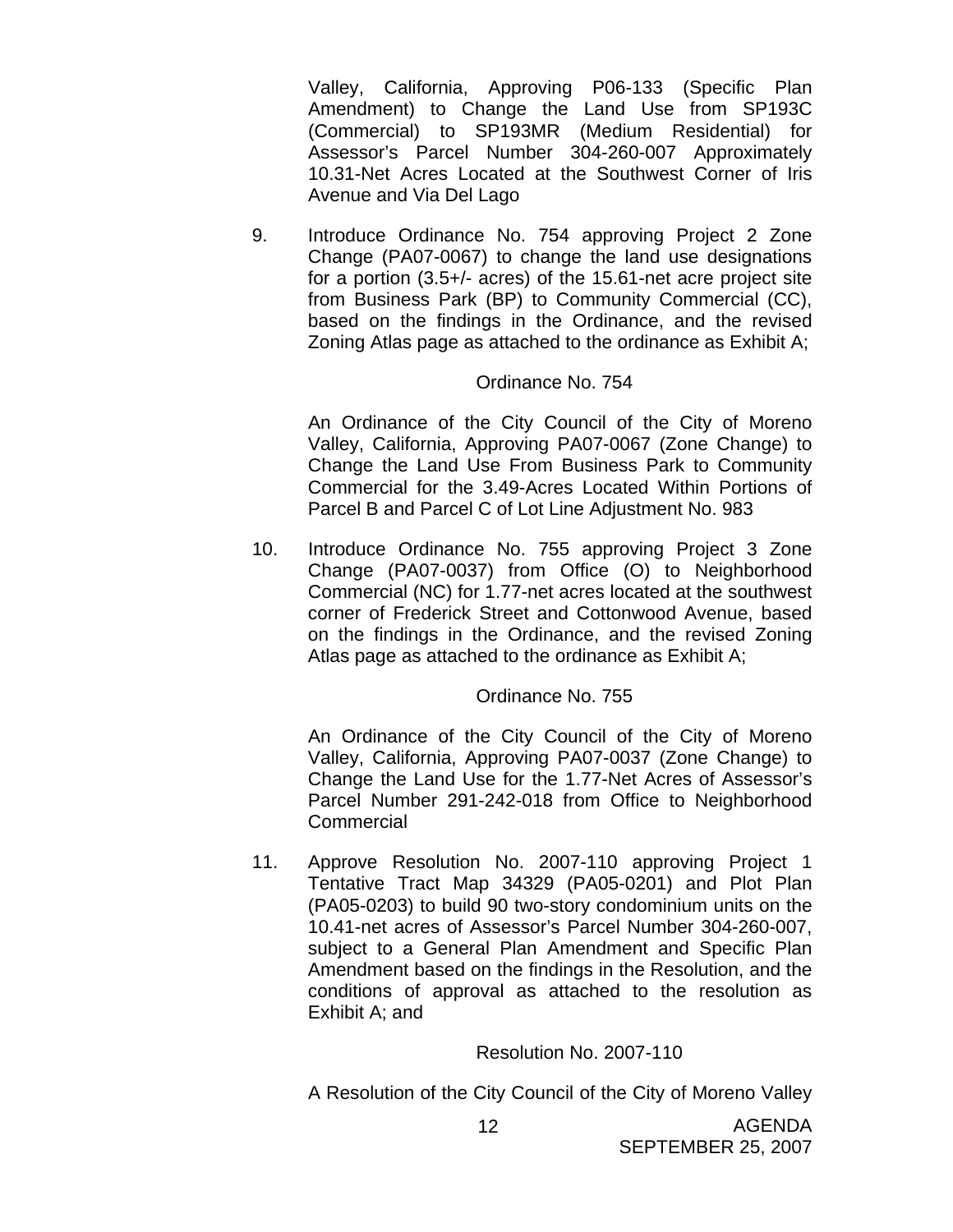Approving Application Numbers PA05-0201 (Tentative Tract Map 34329), and PA05-0203 (Plot Plan) to Build 90 Residential Condominium Units, on Assessor's Parcel Number 304-260-007 Approximately 10.41-Net Acres Located at the Southwest Corner of Iris Avenue and Via Del Lago

12. Approve Resolution No. 2007-111 approving Project 3 Plot Plan (PA07-0036) to develop a 13,969-square foot grocery store on the 1.77-net acres of Assessor's Parcel Number 291-242-018, subject to a General Plan Amendment and Zone Change and based on the findings in the Resolution, and the conditions of approval as attached to the resolution as Exhibit A;

#### Resolution No. 2007-111

 A Resolution of the City Council of the City of Moreno Valley, California, Approving PA07-0036, a Plot Plan to Develop a 13,969-Square Foot Grocery Store on the 1.77-Net Acres of Assessor's Parcel Number 291-242-018, Located at the Southwest Corner of Frederick Street and Cottonwood Avenue

## **F. ITEMS REMOVED FROM CONSENT CALENDARS FOR DISCUSSION OR SEPARATE ACTION**

## **G. REPORTS**

- G1. CITY COUNCIL REPORTS ON REGIONAL ACTIVITIES
	- a) Report on March Joint Powers Commission by Council Member Stewart
- G2. PUBLIC MEETING REGARDING MAIL PROCEEDINGS FOR TENTATIVE TRACT 34407 (AND ALL AFFECTED PHASES) – BALLOTED ITEM: NPDES MAXIMUM RESIDENTIAL REGULATORY RATE; TENTATIVE PARCEL MAP 35150 – BALLOTED ITEM: NPDES MAXIMUM COMMERCIAL/INDUSTRIAL REGULATORY RATE; TENTATIVE TRACT 35514 (AND ALL AFFECTED PHASES) – BALLOTED ITEMS: NPDES MAXIMUM COMMERCIAL/INDUSTRIAL REGULATORY RATE AND FOR CSD ZONE E-4 (HIGH-SERVICE-LEVEL PARKWAY LANDSCAPE MAINTENANCE); AND TENTATIVE PARCEL MAP 34572 – BALLOTED ITEMS: NPDES MAXIMUM COMMERCIAL/INDUSTRIAL REGULATORY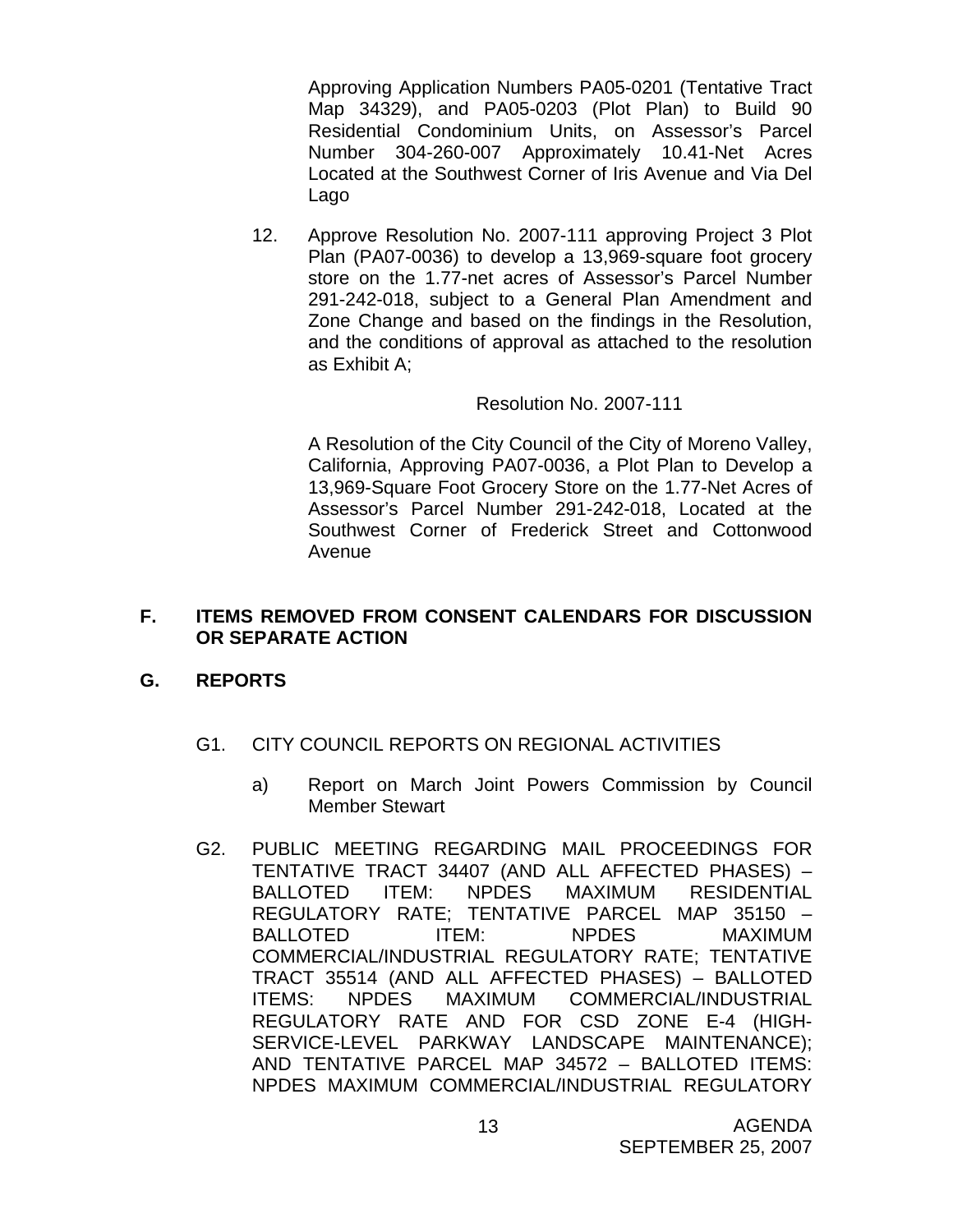RATE AND CSD ZONE M (COMMERCIAL, INDUSTRIAL, AND MULTIFAMILY IMPROVED MEDIAN MAINTENANCE) (Report of: Public Works Department)

## **Recommendation:**

- 1. That the Mayor and Members of the City of Moreno Valley City Council conduct the Public Meeting to accept public comments regarding the mail ballot proceedings for:
	- a. Tentative Tract 34407 (and all affected phases) for approval of the National Pollutant Discharge Elimination System (NPDES) maximum residential regulatory rate; and
	- b. Tentative Parcel Map 35150 for approval of the NPDES maximum commercial/industrial regulatory rate; and
	- c. Tentative Tract 35514 (and all affected phases) for approval of the NPDES maximum commercial/industrial regulatory rate; and
	- d. Tentative Parcel Map 34572 for approval of the NPDES maximum commercial/industrial regulatory rate.
- 2. That the Members of the Board of Directors of the Moreno Valley Community Services District (the "CSD Board") conduct the Public Meeting to accept public comments regarding the mail ballot proceedings for:
	- a. Tentative Tract 35514 (and all affected phases) for inclusion into and approval of the annual acreage charge for CSD Zone E-4 (High-Service-Level Parkway Landscape Maintenance); and
	- b. Tentative Parcel Map 34572 for inclusion into and approval of the annual charge for CSD Zone M (Commercial, Industrial, and Multifamily Improved Median Maintenance).
- G3. CITY MANAGER'S REPORT (Informational Oral Presentation not for Council action)

## **H. LEGISLATIVE ACTIONS**

ORDINANCES - 1ST READING AND INTRODUCTION - NONE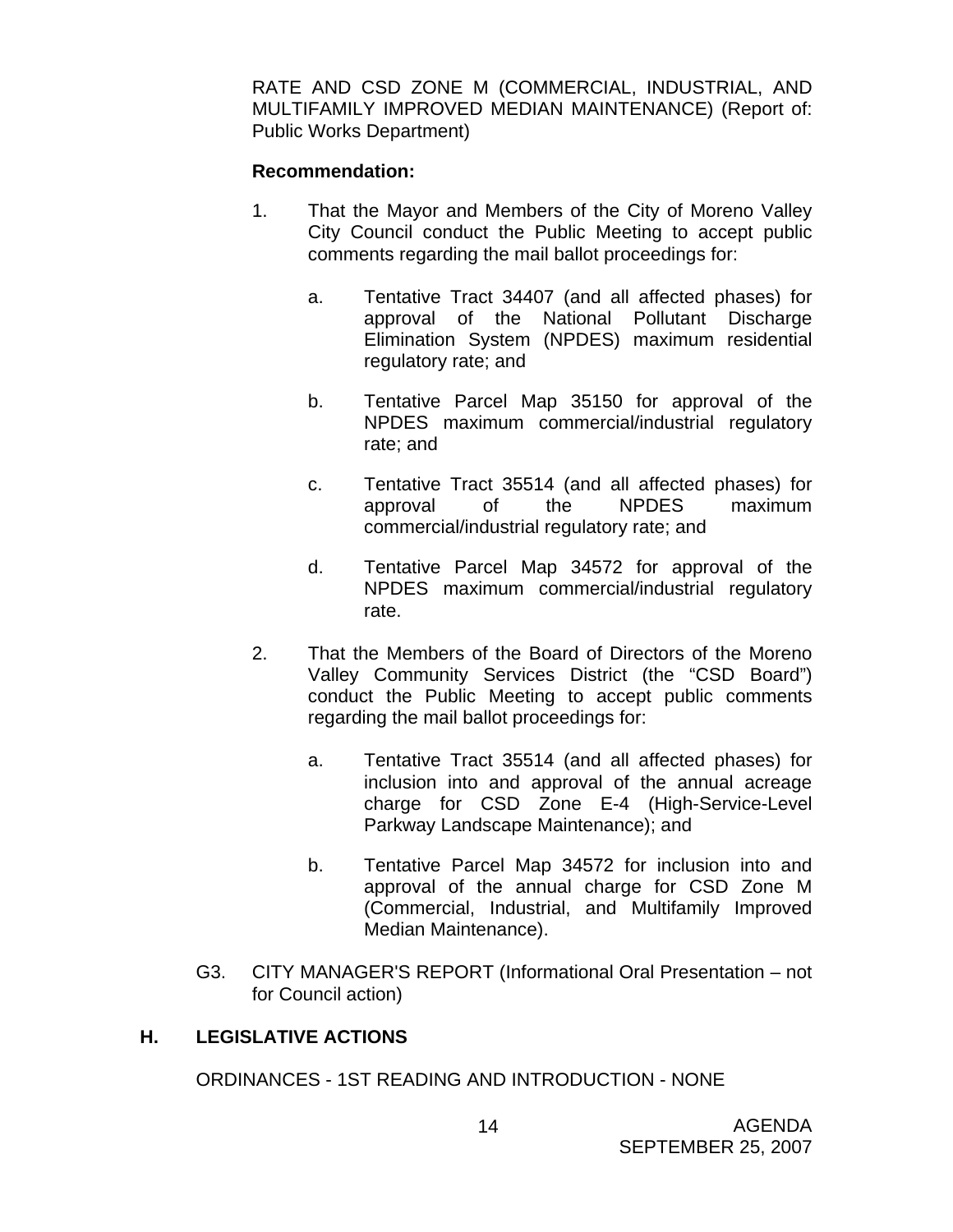## ORDINANCES - 2ND READING AND ADOPTION

H1. ORDINANCE NO. 752 - AN ORDINANCE OF THE CITY COUNCIL OF THE CITY OF MORENO VALLEY, CALIFORNIA, AMENDING TITLE 5 OF THE CITY OF MORENO VALLEY MUNICIPAL CODE, BY ADDING A NEW CHAPTER 5.04 REGARDING THE LICENSURE OF TOBACCO RETAILERS

**Recommendation:** Adopt Ordinance No. 752

 An Ordinance of the City Council of the City of Moreno Valley, California, Amending Title 5 of the City of Moreno Valley Municipal Code, by Adding a New Chapter 5.04 Regarding the Licensure of Tobacco Retailers

ORDINANCES - URGENCY ORDINANCES - NONE

RESOLUTIONS – NONE

PUBLIC COMMENTS **ON ANY SUBJECT NOT ON THE AGENDA** UNDER THE JURISDICTION OF THE CITY COUNCIL

Those wishing to speak should complete and submit a BLUE speaker slip to the Bailiff. There is a three-minute time limit per person. All remarks and questions shall be addressed to the presiding officer or to the City Council and not to any individual Council member, staff member or other person.

## **CLOSING COMMENTS AND/OR REPORTS OF THE CITY COUNCIL, COMMUNITY SERVICES DISTRICT, OR COMMUNITY REDEVELOPMENT AGENCY**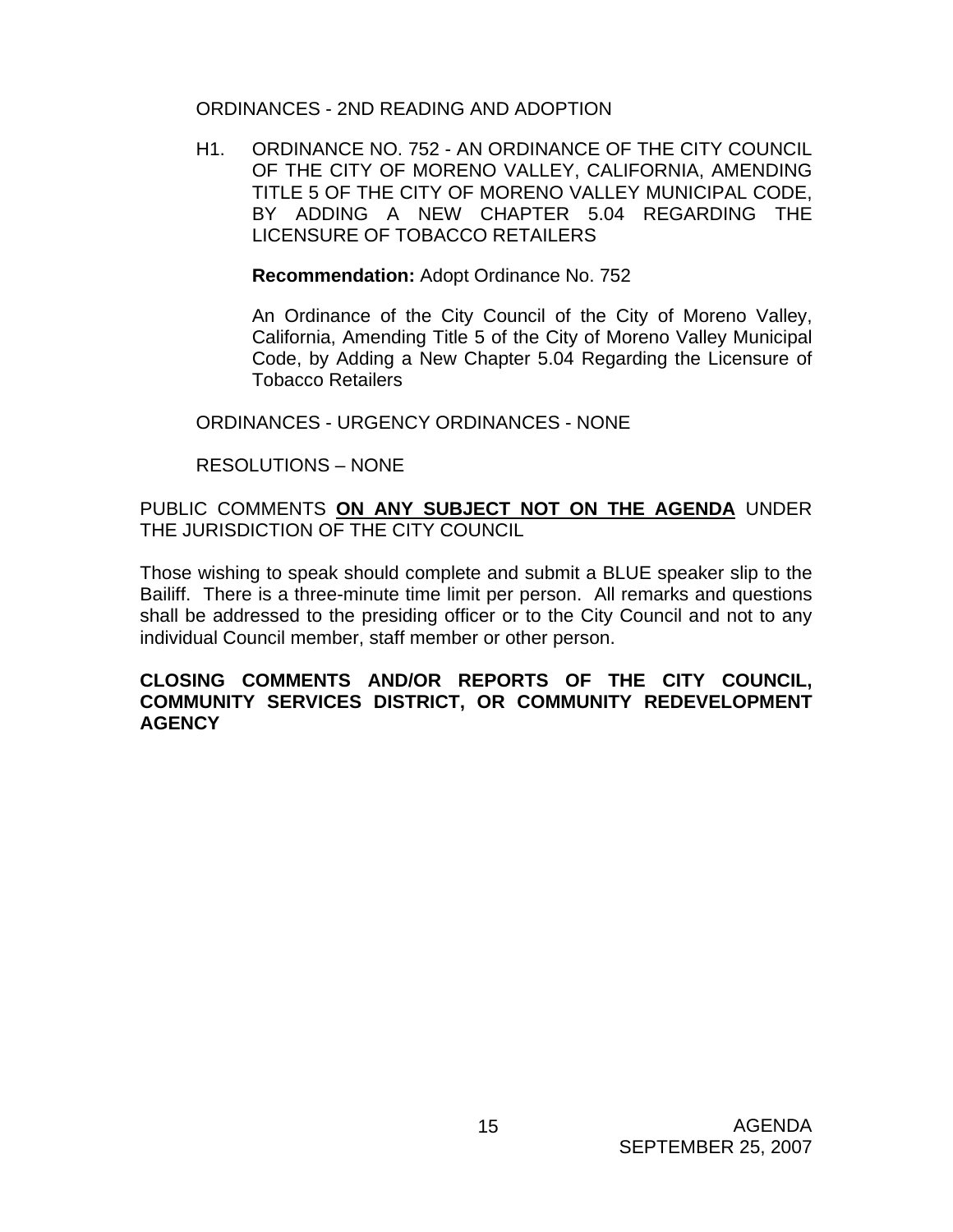## **CLOSED SESSION**

A Closed Session of the City Council, Community Services District and Community Redevelopment Agency of the City of Moreno Valley will be held in the City Manager's Conference Room, Second Floor, City Hall. The City Council will meet in Closed Session to confer with its legal counsel regarding the following matter(s) and any additional matter(s) publicly and orally announced by the City Attorney in the Council Chamber at the time of convening the Closed Session.

## • **PUBLIC COMMENTS ON MATTERS ON THE CLOSED SESSION AGENDA UNDER THE JURISDICTION OF THE CITY COUNCIL**

There is a three-minute time limit per person. Please complete and submit a BLUE speaker slip to the City Clerk. All remarks and questions shall be addressed to the presiding officer or to the City Council and not to any individual Council member, staff member or other person.

The Closed Session will be held pursuant to Government Code:

- 1) SECTION 54956.9(b)(1) CONFERENCE WITH LEGAL COUNSEL SIGNIFICANT EXPOSURE TO LITIGATION Number of Cases: 2
- 2) SECTION 54956.9(c) CONFERENCE WITH LEGAL COUNSEL INITIATION OF LITIGATION Number of Cases: 2
- 3) SECTION 54956.8 CONFERENCE WITH REAL PROPERTY NEGOTIATOR

| a) | Property:                  | Day Street Extension Project from<br>Alessandro Boulevard to Cactus Avenue |
|----|----------------------------|----------------------------------------------------------------------------|
|    | Owner:                     | Community Redevelopment Agency of<br>the City of Moreno Valley             |
|    | <b>Buyer's Negotiator:</b> | Jacques S. Yeager, Trustee of the<br><b>Yeager Family Trust</b>            |
|    | City's Negotiator:         | Robert G. Gutierrez, Barry Foster                                          |
|    | <b>Under Negotiation:</b>  | Price and terms of payment                                                 |
| b) | Property:<br>Owner:        | APNs: 488-330-019 and 488-330-020<br>ProLogis                              |
|    | Seller's Negotiator:       | <b>Michael Del Santo</b>                                                   |
|    | City's Negotiator:         | <b>Barry Foster</b>                                                        |
|    | <b>Under Negotiation:</b>  | Price and terms of payment                                                 |